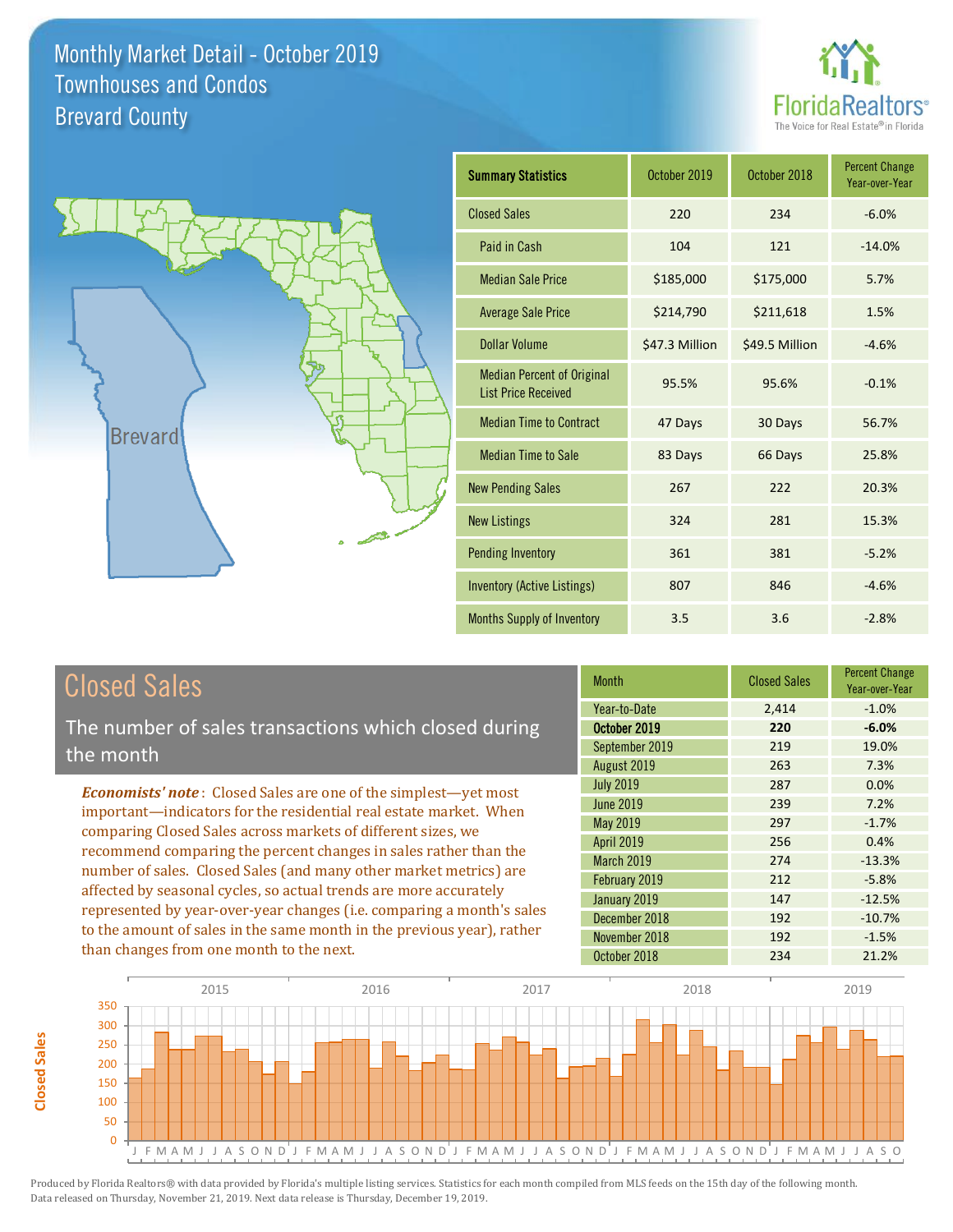this statistic should be interpreted with care.



88 -17.0%

| Cash Sales                                                                     | <b>Month</b>      | <b>Cash Sales</b> | <b>Percent Change</b><br>Year-over-Year |
|--------------------------------------------------------------------------------|-------------------|-------------------|-----------------------------------------|
|                                                                                | Year-to-Date      | 1,105             | $-11.7%$                                |
| The number of Closed Sales during the month in which                           | October 2019      | 104               | $-14.0%$                                |
| buyers exclusively paid in cash                                                | September 2019    | 76                | $-19.1%$                                |
|                                                                                | August 2019       | 122               | 1.7%                                    |
|                                                                                | <b>July 2019</b>  | 122               | $-4.7%$                                 |
|                                                                                | June 2019         | 100               | $-8.3%$                                 |
| <b>Economists' note:</b> Cash Sales can be a useful indicator of the extent to | May 2019          | 137               | $-9.3%$                                 |
| which investors are participating in the market. Why? Investors are            | <b>April 2019</b> | 116               | $-12.1%$                                |
| far more likely to have the funds to purchase a home available up front,       | <b>March 2019</b> | 138               | $-18.8%$                                |
| whereas the typical homebuyer requires a mortgage or some other                | February 2019     | 108               | $-21.7%$                                |
| form of financing. There are, of course, many possible exceptions, so          | January 2019      | 82                | $-7.9%$                                 |



## Cash Sales as a Percentage of Closed Sales

The percentage of Closed Sales during the month which were Cash Sales

*Economists' note* : This statistic is simply another way of viewing Cash Sales. The remaining percentages of Closed Sales (i.e. those not paid fully in cash) each month involved some sort of financing, such as mortgages, owner/seller financing, assumed loans, etc.

| <b>Month</b>      | <b>Percent of Closed</b><br>Sales Paid in Cash | <b>Percent Change</b><br>Year-over-Year |
|-------------------|------------------------------------------------|-----------------------------------------|
| Year-to-Date      | 45.8%                                          | $-10.7%$                                |
| October 2019      | 47.3%                                          | $-8.5%$                                 |
| September 2019    | 34.7%                                          | $-32.1%$                                |
| August 2019       | 46.4%                                          | $-5.3%$                                 |
| <b>July 2019</b>  | 42.5%                                          | $-4.7%$                                 |
| June 2019         | 41.8%                                          | $-14.5%$                                |
| May 2019          | 46.1%                                          | $-7.8%$                                 |
| <b>April 2019</b> | 45.3%                                          | $-12.5%$                                |
| <b>March 2019</b> | 50.4%                                          | $-6.3%$                                 |
| February 2019     | 50.9%                                          | $-17.0%$                                |
| January 2019      | 55.8%                                          | 5.3%                                    |
| December 2018     | 45.8%                                          | $-7.1%$                                 |
| November 2018     | 50.0%                                          | $-10.6%$                                |
| October 2018      | 51.7%                                          | $-0.2%$                                 |

October 2018 121 21.0%

November 2018 **96** -11.9%

December 2018



**Cash Sales**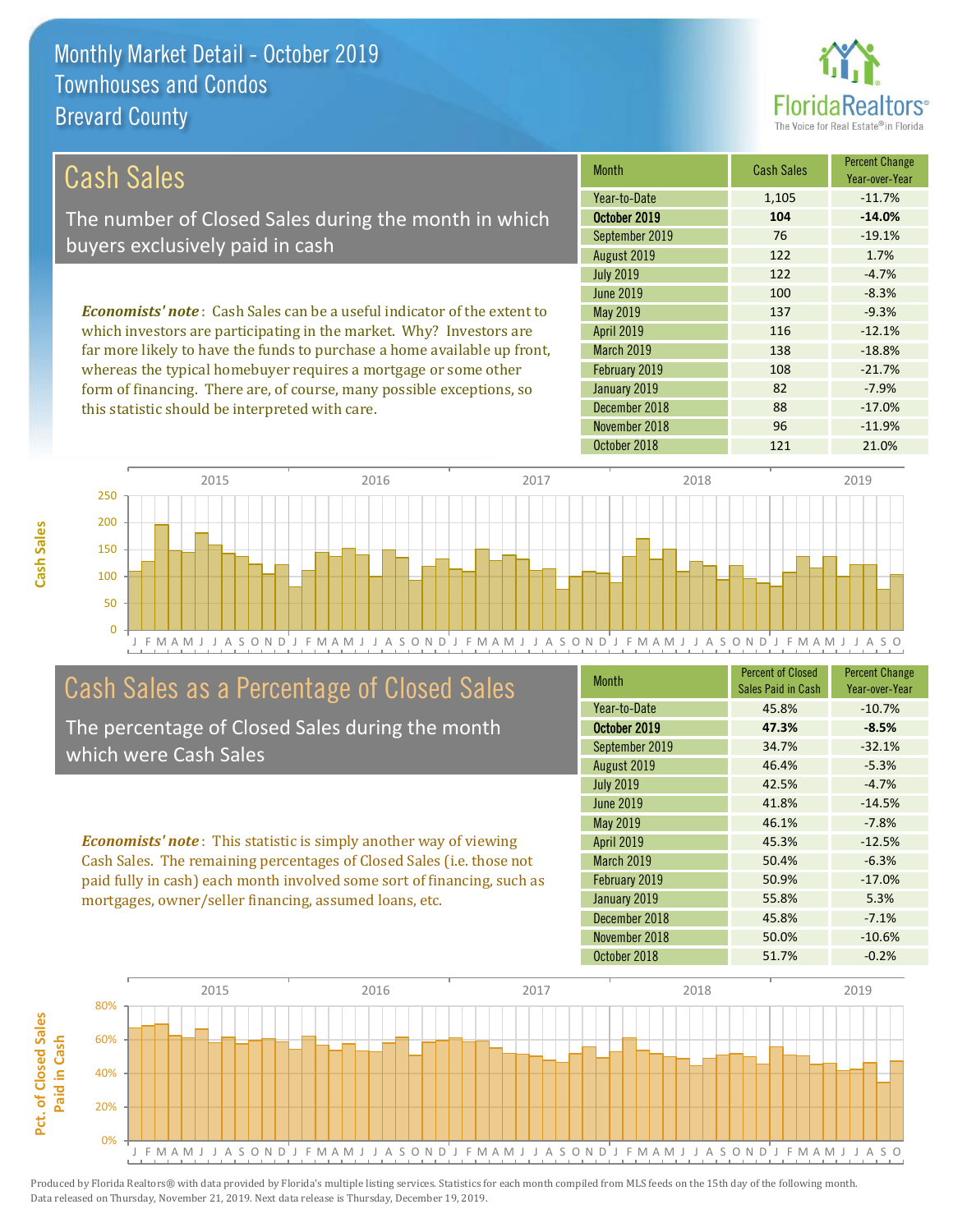

#### Month Median Sale Price Percent Change Year-over-Year October 2019 **\$185,000 5.7%** Year-to-Date \$185,000 7.2% March 2019 **\$185,000** 15.6% September 2019 **\$199,990** 18.3% August 2019 **\$185,000** 2.8% May 2019 **\$187,000** \$187,000 3.9% April 2019 **\$173,500** -8.7% July 2019 **\$183,000** 7.2% June 2019 **\$200,000** \$200,000 **14.3%** February 2019 **\$173,500** \$173,500 **10.9%** January 2019 **\$169,400** \$169,400 13.0% December 2018 **\$185,000** 5.7% November 2018 **\$165,250** 3.3% October 2018 **\$175,000** 9.4% *Economists' note* : Median Sale Price is our preferred summary statistic for price activity because, unlike Average Sale Price, Median Sale Price is not sensitive to high sale prices for small numbers of homes that may not be characteristic of the market area. Keep in mind that median price trends over time are not always solely caused by changes in the general value of local real estate. Median sale price only reflects the values of the homes that *sold* each month, and the mix of the types of homes that sell can change over time. Median Sale Price The median sale price reported for the month (i.e. 50% of sales were above and 50% of sales were below)



### Average Sale Price

The average sale price reported for the month (i.e. total sales in dollars divided by the number of sales)

*Economists' note* : Usually, we prefer Median Sale Price over Average Sale Price as a summary statistic for home prices. However, Average Sale Price does have its uses—particularly when it is analyzed alongside the Median Sale Price. For one, the relative difference between the two statistics can provide some insight into the market for higher-end homes in an area.

| Month            | <b>Average Sale Price</b> | <b>Percent Change</b><br>Year-over-Year |
|------------------|---------------------------|-----------------------------------------|
| Year-to-Date     | \$224,178                 | 7.2%                                    |
| October 2019     | \$214,790                 | 1.5%                                    |
| September 2019   | \$224,440                 | 11.0%                                   |
| August 2019      | \$220,228                 | 3.5%                                    |
| <b>July 2019</b> | \$212,772                 | 1.9%                                    |
| <b>June 2019</b> | \$247,139                 | 21.1%                                   |
| May 2019         | \$236,138                 | 5.2%                                    |
| April 2019       | \$228,546                 | 2.6%                                    |
| March 2019       | \$228,785                 | 11.1%                                   |
| February 2019    | \$213,441                 | 13.6%                                   |
| January 2019     | \$204,972                 | 2.1%                                    |
| December 2018    | \$212,250                 | 1.4%                                    |
| November 2018    | \$206,978                 | 5.9%                                    |
| October 2018     | \$211,618                 | 10.2%                                   |

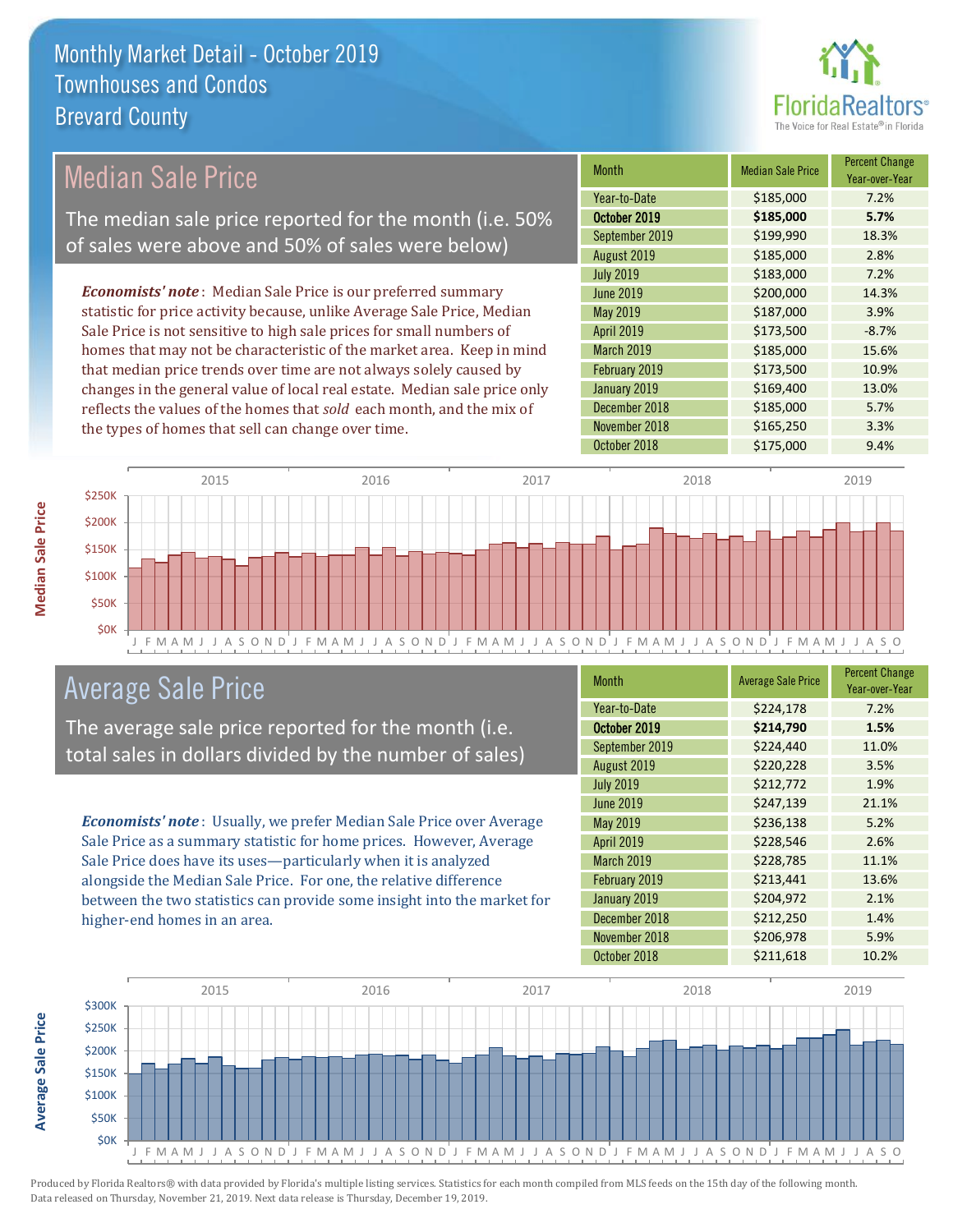

#### ollar Volume

The sum of the sale prices for all sales which closed during the month

*Economists' note* : Dollar Volume is simply the sum of all sale prices in a given time period, and can quickly be calculated by multiplying Closed Sales by Average Sale Price. It is a strong indicator of the health of the real estate industry in a market, and is of particular interest to real estate professionals, investors, analysts, and government agencies. Potential home sellers and home buyers, on the other hand, will likely be better served by paying attention to trends in the two components of Dollar Volume (i.e. sales and prices) individually.

| Month            | <b>Dollar Volume</b> | <b>Percent Change</b><br>Year-over-Year |
|------------------|----------------------|-----------------------------------------|
| Year-to-Date     | \$541.2 Million      | 6.1%                                    |
| October 2019     | \$47.3 Million       | $-4.6%$                                 |
| September 2019   | \$49.2 Million       | 32.1%                                   |
| August 2019      | \$57.9 Million       | 11.1%                                   |
| <b>July 2019</b> | \$61.1 Million       | 1.9%                                    |
| June 2019        | \$59.1 Million       | 29.8%                                   |
| May 2019         | \$70.1 Million       | 3.5%                                    |
| April 2019       | \$58.5 Million       | 3.0%                                    |
| March 2019       | \$62.7 Million       | $-3.7%$                                 |
| February 2019    | \$45.2 Million       | 7.0%                                    |
| January 2019     | \$30.1 Million       | $-10.6%$                                |
| December 2018    | \$40.8 Million       | $-9.4%$                                 |
| November 2018    | \$39.7 Million       | 4.3%                                    |
| October 2018     | \$49.5 Million       | 33.6%                                   |



## Median Percent of Original List Price Received

The median of the sale price (as a percentage of the original list price) across all properties selling during the month

*Economists' note* : The Median Percent of Original List Price Received is useful as an indicator of market recovery, since it typically rises as buyers realize that the market may be moving away from them and they need to match the selling price (or better it) in order to get a contract on the house. This is usually the last measure to indicate a market has shifted from down to up, so it is what we would call a *lagging* indicator.

| <b>Month</b>      | Med. Pct. of Orig.<br><b>List Price Received</b> | <b>Percent Change</b><br>Year-over-Year |
|-------------------|--------------------------------------------------|-----------------------------------------|
| Year-to-Date      | 95.5%                                            | $-0.1%$                                 |
| October 2019      | 95.5%                                            | $-0.1%$                                 |
| September 2019    | 95.6%                                            | 1.0%                                    |
| August 2019       | 94.7%                                            | $-1.1%$                                 |
| <b>July 2019</b>  | 95.6%                                            | $-0.1%$                                 |
| <b>June 2019</b>  | 95.9%                                            | 0.0%                                    |
| <b>May 2019</b>   | 95.4%                                            | $-0.6%$                                 |
| <b>April 2019</b> | 95.6%                                            | $-0.2%$                                 |
| March 2019        | 95.2%                                            | 0.2%                                    |
| February 2019     | 95.3%                                            | $-0.6%$                                 |
| January 2019      | 95.5%                                            | 0.0%                                    |
| December 2018     | 94.7%                                            | $-1.3%$                                 |
| November 2018     | 94.5%                                            | $-0.7%$                                 |
| October 2018      | 95.6%                                            | 0.3%                                    |

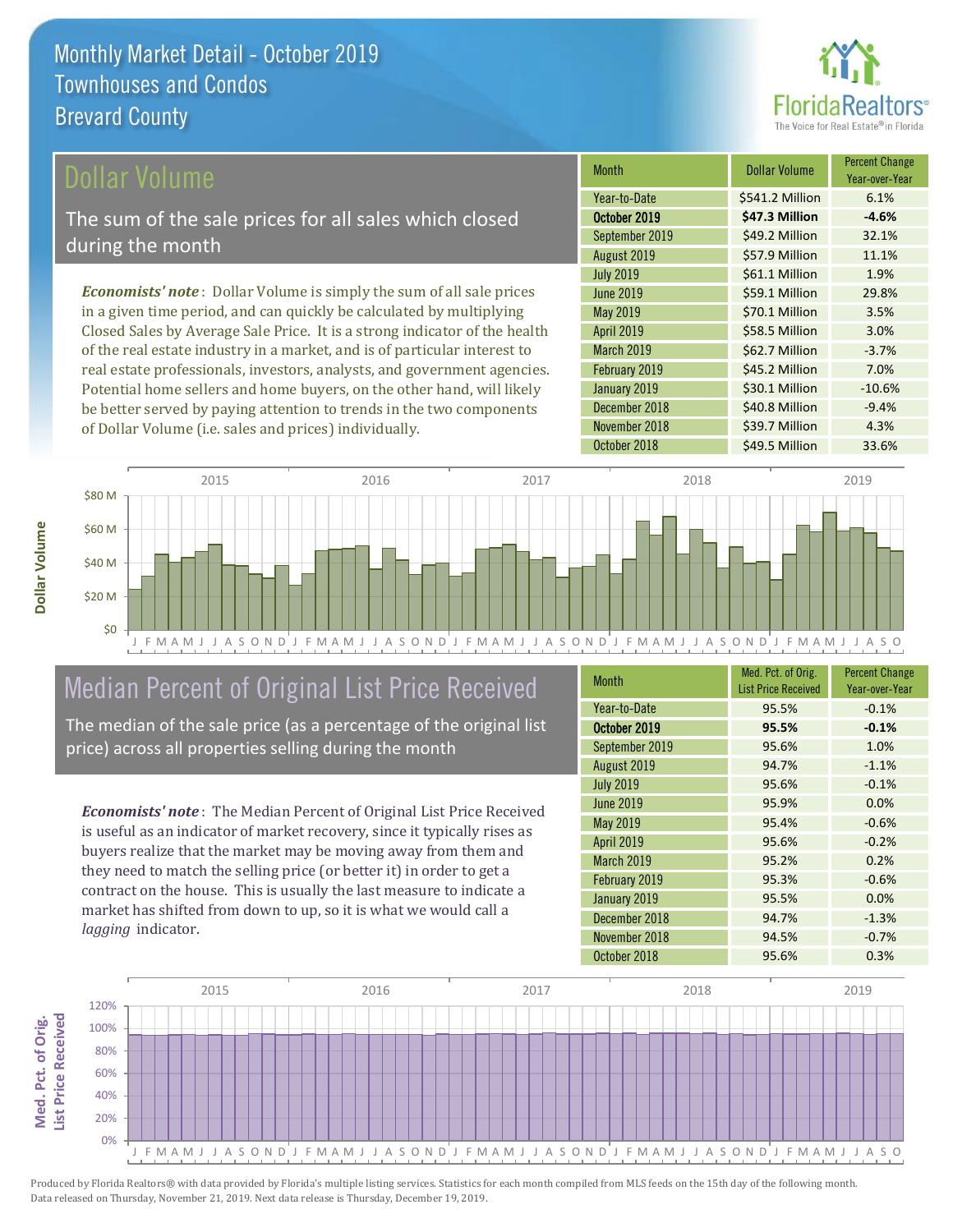

## Median Time to Contract

The median number of days between the listing date and contract date for all Closed Sales during the month

*Economists' note* : Like Time to Sale, Time to Contract is a measure of the length of the home selling process calculated for sales which closed during the month. The difference is that Time to Contract measures the number of days between the initial listing of a property and the signing of the contract which eventually led to the closing of the sale. When the gap between Median Time to Contract and Median Time to Sale grows, it is usually a sign of longer closing times and/or declining numbers of cash sales.

| Month            | <b>Median Time to</b><br>Contract | <b>Percent Change</b><br>Year-over-Year |
|------------------|-----------------------------------|-----------------------------------------|
| Year-to-Date     | 45 Days                           | 55.2%                                   |
| October 2019     | 47 Days                           | 56.7%                                   |
| September 2019   | 48 Days                           | 50.0%                                   |
| August 2019      | 50 Days                           | 100.0%                                  |
| <b>July 2019</b> | 44 Days                           | 29.4%                                   |
| <b>June 2019</b> | 34 Days                           | 0.0%                                    |
| May 2019         | 40 Days                           | 48.1%                                   |
| April 2019       | 51 Days                           | 121.7%                                  |
| March 2019       | 45 Days                           | 18.4%                                   |
| February 2019    | 49 Days                           | 157.9%                                  |
| January 2019     | 35 Days                           | $-7.9%$                                 |
| December 2018    | 43 Days                           | 26.5%                                   |
| November 2018    | 38 Days                           | $-13.6%$                                |
| October 2018     | 30 Days                           | $-21.1%$                                |



### Median Time to Sale

**Median Time to** 

**Median Time to** 

The median number of days between the listing date and closing date for all Closed Sales during the month

*Economists' note* : Time to Sale is a measure of the length of the home selling process, calculated as the number of days between the initial listing of a property and the closing of the sale. *Median* Time to Sale is the amount of time the "middle" property selling this month was on the market. That is, 50% of homes selling this month took *less* time to sell, and 50% of homes took *more* time to sell. Median Time to Sale gives a more accurate picture than Average Time to Sale, which can be skewed upward by small numbers of properties taking an abnormally long time to sell.

| <b>Month</b>     | <b>Median Time to Sale</b> | <b>Percent Change</b><br>Year-over-Year |
|------------------|----------------------------|-----------------------------------------|
| Year-to-Date     | 81 Days                    | 20.9%                                   |
| October 2019     | 83 Days                    | 25.8%                                   |
| September 2019   | 92 Days                    | 29.6%                                   |
| August 2019      | 81 Days                    | 30.6%                                   |
| <b>July 2019</b> | 80 Days                    | 25.0%                                   |
| <b>June 2019</b> | 73 Days                    | 2.8%                                    |
| May 2019         | 76 Days                    | 13.4%                                   |
| April 2019       | 83 Days                    | 38.3%                                   |
| March 2019       | 78 Days                    | 4.0%                                    |
| February 2019    | 81 Days                    | 37.3%                                   |
| January 2019     | 74 Days                    | 0.0%                                    |
| December 2018    | 78 Days                    | 5.4%                                    |
| November 2018    | 73 Days                    | $-5.2%$                                 |
| October 2018     | 66 Days                    | $-10.8%$                                |

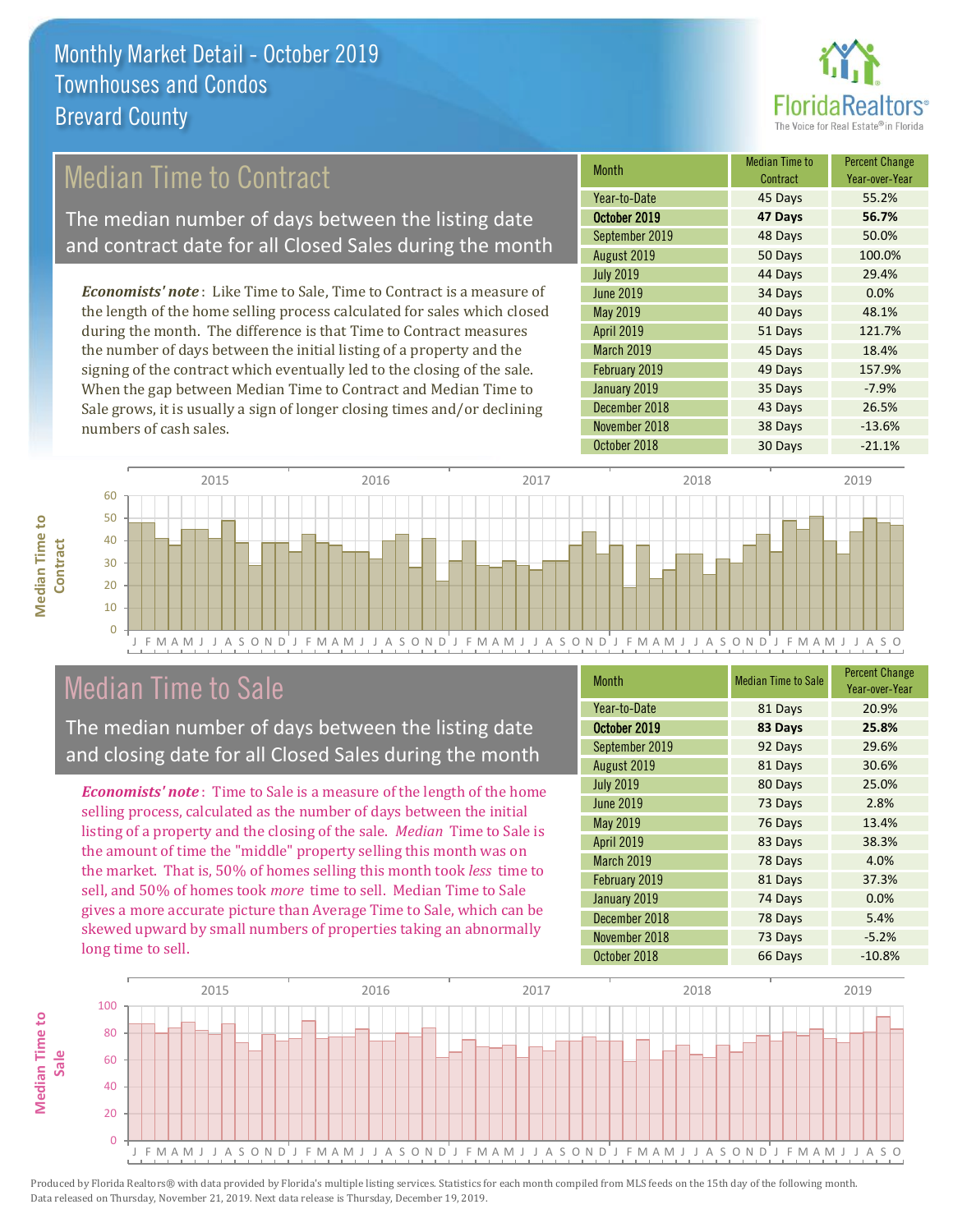

| New Pending Sales                                                              | <b>Month</b>      | <b>New Pending Sales</b> | <b>Percent Change</b><br>Year-over-Year |
|--------------------------------------------------------------------------------|-------------------|--------------------------|-----------------------------------------|
|                                                                                | Year-to-Date      | 2,692                    | $-0.2%$                                 |
| The number of listed properties that went under                                | October 2019      | 267                      | 20.3%                                   |
| contract during the month                                                      | September 2019    | 206                      | $-8.4%$                                 |
|                                                                                | August 2019       | 269                      | 4.3%                                    |
|                                                                                | <b>July 2019</b>  | 300                      | 19.5%                                   |
| <b>Economists' note</b> : Because of the typical length of time it takes for a | June 2019         | 296                      | 26.5%                                   |
| sale to close, economists consider Pending Sales to be a decent                | May 2019          | 271                      | $-7.2%$                                 |
| indicator of potential future Closed Sales. It is important to bear in         | <b>April 2019</b> | 279                      | $-9.1%$                                 |
| mind, however, that not all Pending Sales will be closed successfully.         | <b>March 2019</b> | 285                      | $-13.6%$                                |
| So, the effectiveness of Pending Sales as a future indicator of Closed         | February 2019     | 273                      | $-13.3%$                                |
| Sales is susceptible to changes in market conditions such as the               | January 2019      | 246                      | $-6.5%$                                 |



## New Listings

distressed properties for sale.

The number of properties put onto the market during the month

availability of financing for homebuyers and the inventory of

*Economists' note* : New Listings tend to rise in delayed response to increasing prices, so they are often seen as a lagging indicator of market health. As prices rise, potential sellers raise their estimations of value—and in the most recent cycle, rising prices have freed up many potential sellers who were previously underwater on their mortgages. Note that in our calculations, we take care to not include properties that were recently taken off the market and quickly relisted, since these are not really *new* listings.

| <b>Month</b>      | <b>New Listings</b> | <b>Percent Change</b><br>Year-over-Year |
|-------------------|---------------------|-----------------------------------------|
| Year-to-Date      | 3,081               | $-3.6%$                                 |
| October 2019      | 324                 | 15.3%                                   |
| September 2019    | 217                 | $-19.9%$                                |
| August 2019       | 284                 | $-16.0%$                                |
| <b>July 2019</b>  | 282                 | 3.7%                                    |
| <b>June 2019</b>  | 337                 | 30.6%                                   |
| May 2019          | 331                 | $-8.6%$                                 |
| <b>April 2019</b> | 309                 | $-10.4%$                                |
| March 2019        | 313                 | $-8.7%$                                 |
| February 2019     | 310                 | $-9.6%$                                 |
| January 2019      | 374                 | $-2.6%$                                 |
| December 2018     | 212                 | $-4.1%$                                 |
| November 2018     | 279                 | 8.6%                                    |
| October 2018      | 281                 | 10.6%                                   |

December 2018 151 -21.4% November 2018 187 187 -15.8%



Produced by Florida Realtors® with data provided by Florida's multiple listing services. Statistics for each month compiled from MLS feeds on the 15th day of the following month. Data released on Thursday, November 21, 2019. Next data release is Thursday, December 19, 2019.

**New Listings**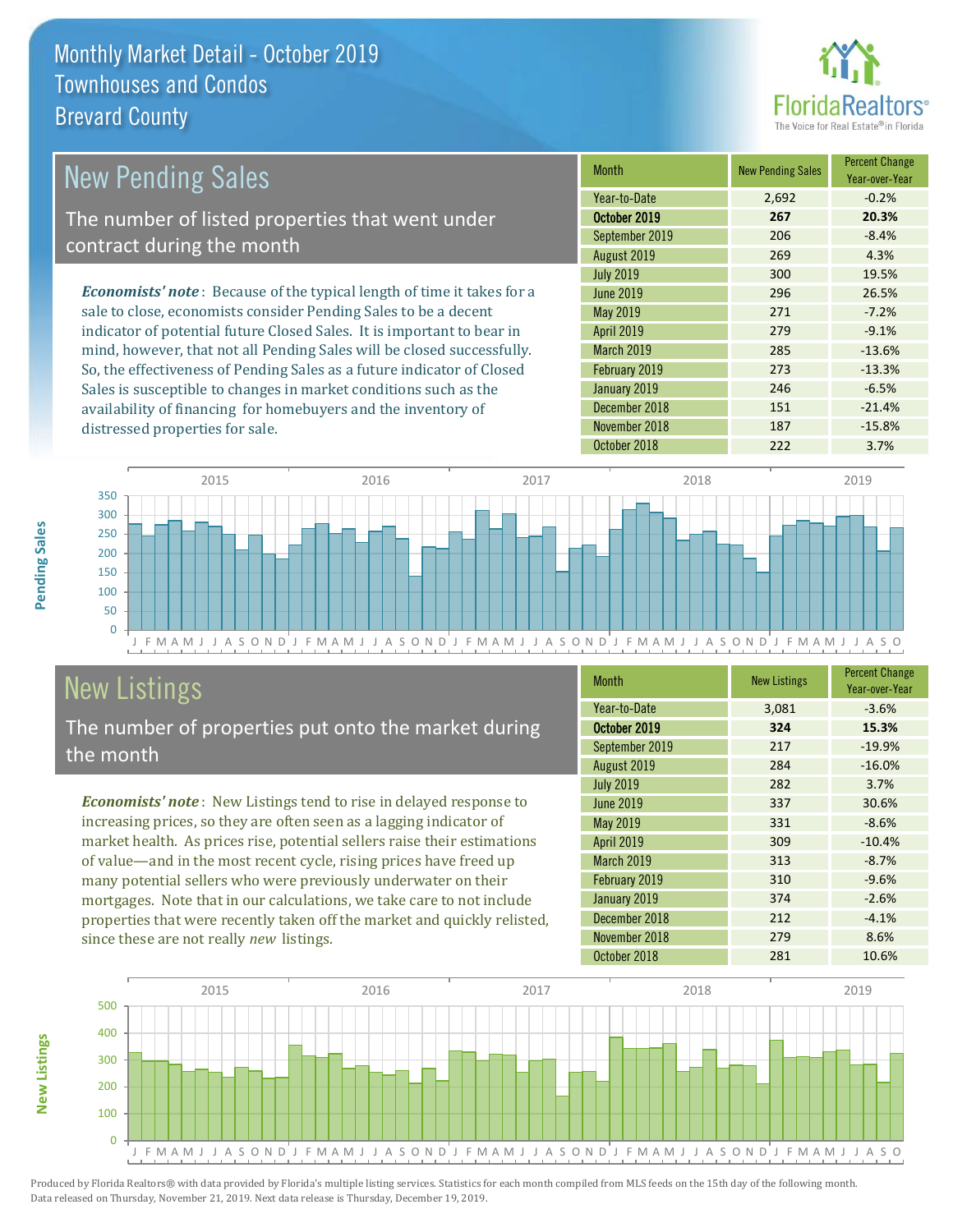

## *Economists' note* : There are a number of ways to define and calculate Inventory. Our method is to simply count the number of active listings Inventory (Active Listings) The number of property listings active at the end of the month

on the last day of the month, and hold this number to compare with the same month the following year. Inventory rises when New Listings are outpacing the number of listings that go off-market (regardless of whether they actually sell). Likewise, it falls when New Listings aren't keeping up with the rate at which homes are going off-market.

| <b>Month</b>             | Inventory | <b>Percent Change</b><br>Year-over-Year |
|--------------------------|-----------|-----------------------------------------|
| <b>YTD (Monthly Avg)</b> | 886       | 10.3%                                   |
| October 2019             | 807       | $-4.6%$                                 |
| September 2019           | 797       | $-2.7%$                                 |
| August 2019              | 819       | 2.1%                                    |
| <b>July 2019</b>         | 853       | 10.9%                                   |
| June 2019                | 888       | 14.6%                                   |
| May 2019                 | 908       | 12.5%                                   |
| <b>April 2019</b>        | 902       | 15.1%                                   |
| March 2019               | 931       | 18.3%                                   |
| February 2019            | 967       | 18.2%                                   |
| January 2019             | 989       | 20.6%                                   |
| December 2018            | 904       | 23.8%                                   |
| November 2018            | 898       | 19.6%                                   |
| October 2018             | 846       | 13.7%                                   |



## Months Supply of Inventory

An estimate of the number of months it will take to deplete the current Inventory given recent sales rates

*Economists' note* : MSI is a useful indicator of market conditions. The benchmark for a balanced market (favoring neither buyer nor seller) is 5.5 months of inventory. Anything higher is traditionally a buyers' market, and anything lower is a sellers' market. There is no single accepted way of calculating MSI. A common method is to divide current Inventory by the most recent month's Closed Sales count, but this count is a usually poor predictor of future Closed Sales due to seasonal cycles. To eliminate seasonal effects, we use the 12-month average of monthly Closed Sales instead.

| <b>Month</b>             | <b>Months Supply</b> | <b>Percent Change</b><br>Year-over-Year |
|--------------------------|----------------------|-----------------------------------------|
| <b>YTD (Monthly Avg)</b> | 3.8                  | 8.6%                                    |
| October 2019             | 3.5                  | $-2.8%$                                 |
| September 2019           | 3.4                  | $-2.9%$                                 |
| August 2019              | 3.5                  | 0.0%                                    |
| <b>July 2019</b>         | 3.7                  | 12.1%                                   |
| <b>June 2019</b>         | 3.9                  | 14.7%                                   |
| <b>May 2019</b>          | 4.0                  | 14.3%                                   |
| <b>April 2019</b>        | 3.9                  | 11.4%                                   |
| March 2019               | 4.1                  | 17.1%                                   |
| February 2019            | 4.2                  | 13.5%                                   |
| January 2019             | 4.2                  | 10.5%                                   |
| December 2018            | 3.8                  | 15.2%                                   |
| November 2018            | 3.8                  | 11.8%                                   |
| October 2018             | 3.6                  | 5.9%                                    |

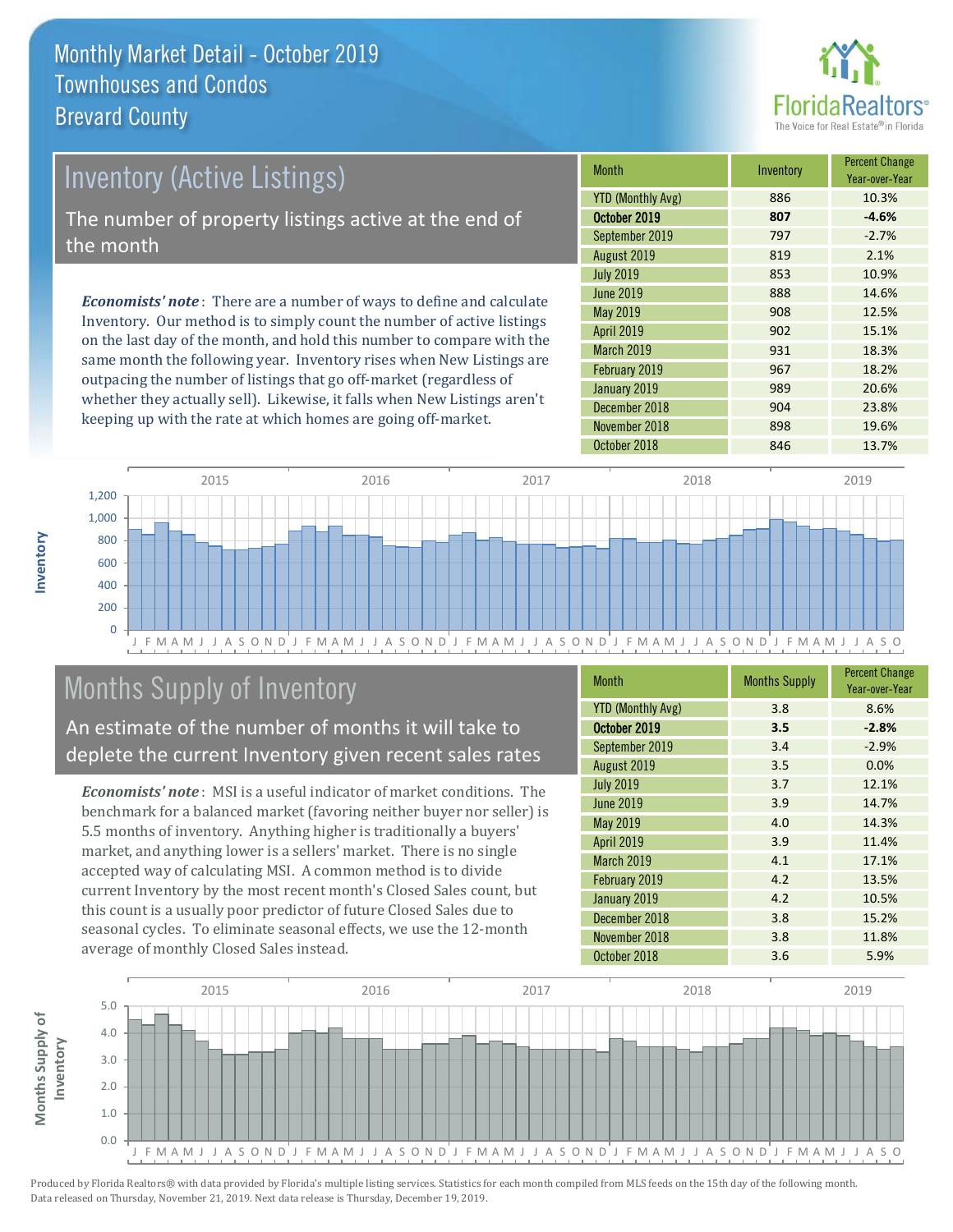than changes from one month to the next.



#### *Economists' note:* Closed Sales are one of the simplest—yet most important—indicators for the residential real estate market. When comparing Closed Sales across markets of different sizes, we recommend comparing the percent changes in sales rather than the number of sales. Closed Sales (and many other market metrics) are affected by seasonal cycles, so actual trends are more accurately represented by year-over-year changes (i.e. comparing a month's sales to the amount of sales in the same month in the previous year), rather  $$250,000 - $299,999$  16  $-40.7\%$ \$300,000 - \$399,999 26 13.0% \$400,000 - \$599,999 16 6.7% \$600,000 - \$999,999 3 -57.1% \$150,000 - \$199,999 35 -14.6% \$200,000 - \$249,999 38 31.0% \$100,000 - \$149,999 48 0.0% Sale Price Closed Sales Percent Change Year-over-Year Less than \$50,000 3 -40.0% \$50,000 - \$99,999 35 -10.3% Closed Sales by Sale Price The number of sales transactions which closed during the month



#### Median Time to Contract by Sale Price The median number of days between the listing date and contract date for all Closed Sales during the month

*Economists' note* : Like Time to Sale, Time to Contract is a measure of the length of the home selling process calculated for sales which closed during the month. The difference is that Time to Contract measures the number of days between the initial listing of a property and the signing of the contract which eventually led to the closing of the sale. When the gap between Median Time to Contract and Median Time to Sale grows, it is usually a sign of longer closing times and/or declining numbers of cash sales.

| <b>Sale Price</b>     | <b>Median Time to</b><br>Contract | <b>Percent Change</b><br>Year-over-Year |
|-----------------------|-----------------------------------|-----------------------------------------|
| Less than \$50,000    | 20 Days                           | $-28.6%$                                |
| $$50,000 - $99,999$   | 39 Days                           | 77.3%                                   |
| $$100,000 - $149,999$ | 32 Days                           | 28.0%                                   |
| $$150,000 - $199,999$ | 36 Days                           | 140.0%                                  |
| \$200,000 - \$249,999 | 45 Days                           | 50.0%                                   |
| \$250,000 - \$299,999 | 121 Days                          | 227.0%                                  |
| \$300,000 - \$399,999 | 66 Days                           | $-2.9%$                                 |
| \$400,000 - \$599,999 | 91 Days                           | $-17.3%$                                |
| \$600,000 - \$999,999 | 26 Days                           | 100.0%                                  |
| \$1,000,000 or more   | (No Sales)                        | N/A                                     |

\$1,000,000 or more 0 0 N/A



\$250,000 -\$299,999 \$300,000 - \$399,999  $$400,000 -$ \$599,999 \$600,000 - \$999,999 \$1,000,000 or more

**Closed Sales**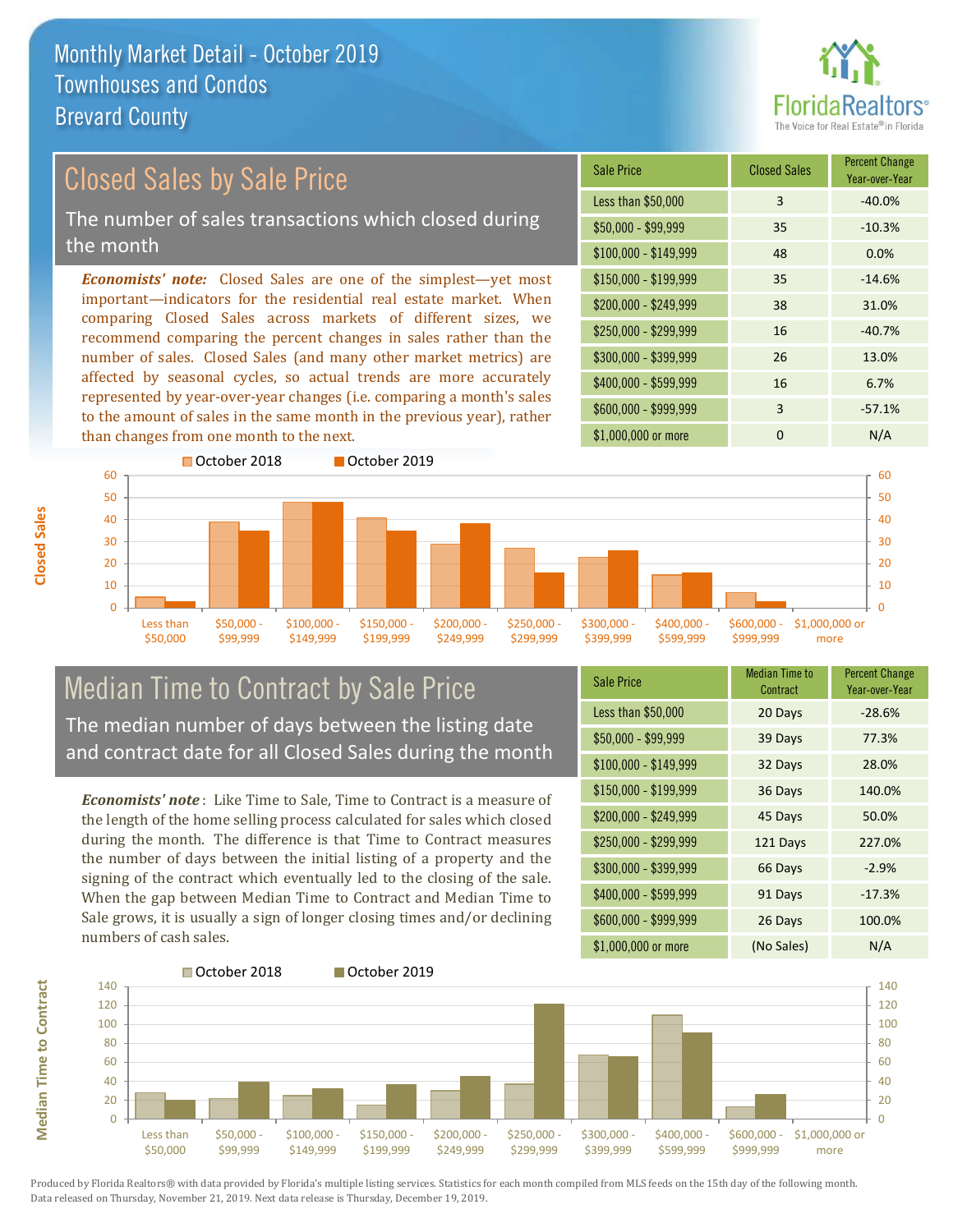

# New Listings by Initial Listing Price

The number of properties put onto the market during the month

*Economists' note:* New Listings tend to rise in delayed response to increasing prices, so they are often seen as a lagging indicator of market health. As prices rise, potential sellers raise their estimations of value—and in the most recent cycle, rising prices have freed up many potential sellers who were previously underwater on their mortgages. Note that in our calculations, we take care to not include properties that were recently taken off the market and quickly relisted, since these are not really *new* listings.





#### Inventory by Current Listing Price The number of property listings active at the end of the month

*Economists' note* : There are a number of ways to define and calculate Inventory. Our method is to simply count the number of active listings on the last day of the month, and hold this number to compare with the same month the following year. Inventory rises when New Listings are outpacing the number of listings that go off-market (regardless of whether they actually sell). Likewise, it falls when New Listings aren't keeping up with the rate at which homes are going off-market.

| <b>Current Listing Price</b> | Inventory | <b>Percent Change</b><br>Year-over-Year |
|------------------------------|-----------|-----------------------------------------|
| Less than \$50,000           | 4         | $-55.6%$                                |
| $$50,000 - $99,999$          | 58        | $-20.5%$                                |
| $$100,000 - $149,999$        | 101       | $-4.7%$                                 |
| $$150,000 - $199,999$        | 109       | $-10.7%$                                |
| \$200,000 - \$249,999        | 61        | $-24.7%$                                |
| \$250,000 - \$299,999        | 74        | $-9.8%$                                 |
| \$300,000 - \$399,999        | 186       | 12.0%                                   |
| \$400,000 - \$599,999        | 116       | $-10.1%$                                |
| \$600,000 - \$999,999        | 74        | 10.4%                                   |
| \$1,000,000 or more          | 24        | 118.2%                                  |



Produced by Florida Realtors® with data provided by Florida's multiple listing services. Statistics for each month compiled from MLS feeds on the 15th day of the following month. Data released on Thursday, November 21, 2019. Next data release is Thursday, December 19, 2019.

**Inventory**